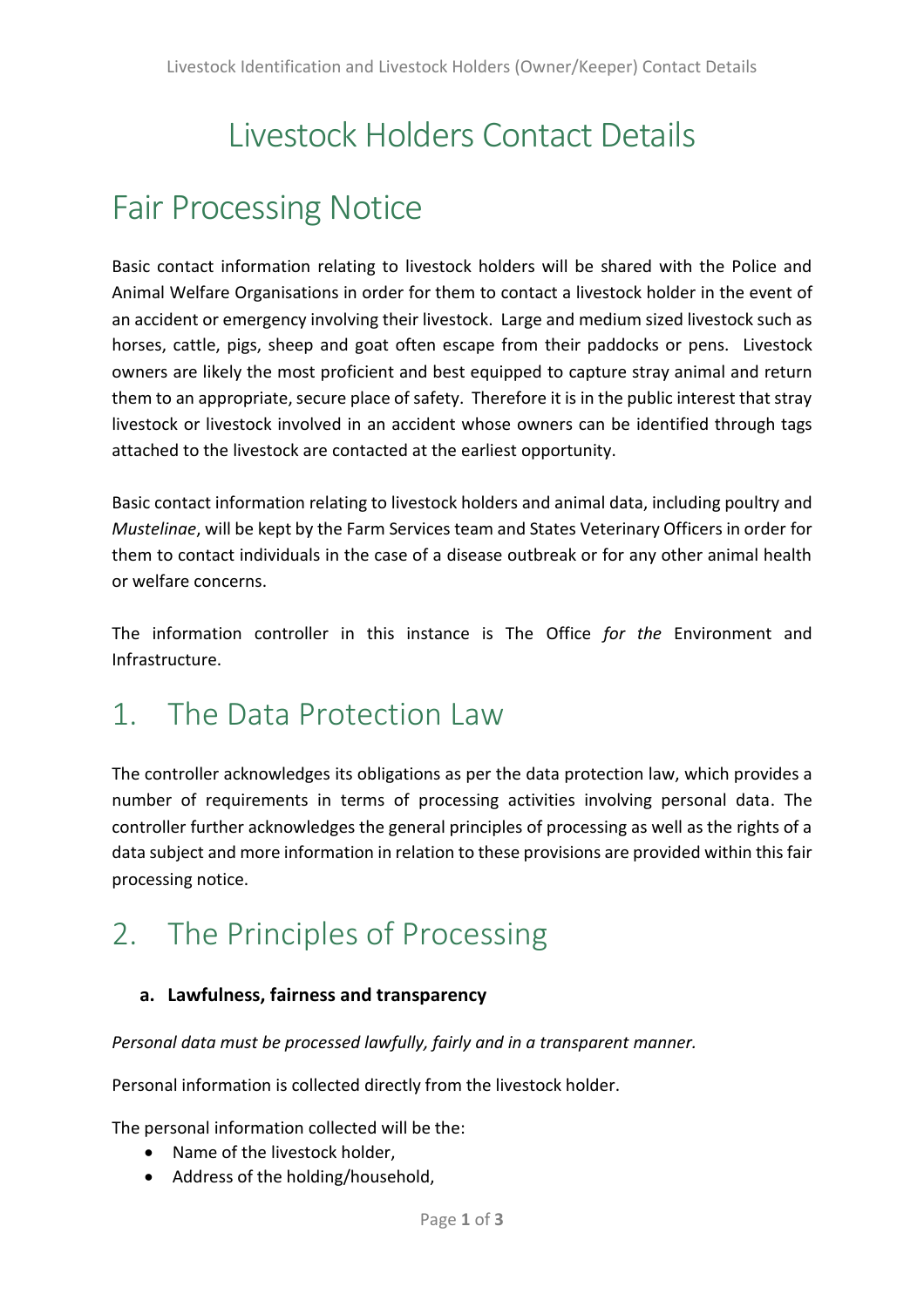- Contact details of the livestock holder (phone number and email address)
- The holding number
- Type and number of animals kept

The lawful basis and purpose for collecting each element of personal information is to enable the livestock holder to be contacted in the event that there is a disease outbreak, their livestock are involved in an accident or emergency. This is in the interest of the public.

The processed personal information will only be shared with the Police and local Animal Welfare Organisations in order for them to contact the livestock holder in the event of an accident or emergency involving livestock.

#### **b. Purpose limitation**

*Personal data must not be collected except for a specific, explicit and legitimate purpose and, once collected, must not be further processed in a manner incompatible with the purpose for which it was collected.* 

The controller acknowledges its responsibility with regards to this data protection principle and therefore the controller maintains that it will not further process that personal data in a way which is incompatible to its original reason for processing as specified in section 2a, unless the controller is required to do so by law. The personal data will not be transferred to a recipient in an authorised or an unauthorised jurisdiction (as per the definition within data protection law).

#### **c. Minimisation**

*Personal data processed must be adequate, relevant and limited to what is necessary in relation to the purpose for which it is processed.* 

The controller maintains that it will only process the personal data which is detailed in section 2a, and will not process any further personal data that is not necessary in relation to the original reason for processing personal data as specified in section 2a, unless the controller is required to do so by law.

#### **d. Accuracy**

*Personal data processed must be accurate, kept up-to-date (where applicable) and reasonable steps must be taken to ensure that personal data that is inaccurate is erased or corrected without delay.* 

The controller will ensure that all personal data that it holds is accurate and kept up-to-date, and any personal data that is inaccurate will be erased or corrected without delay.